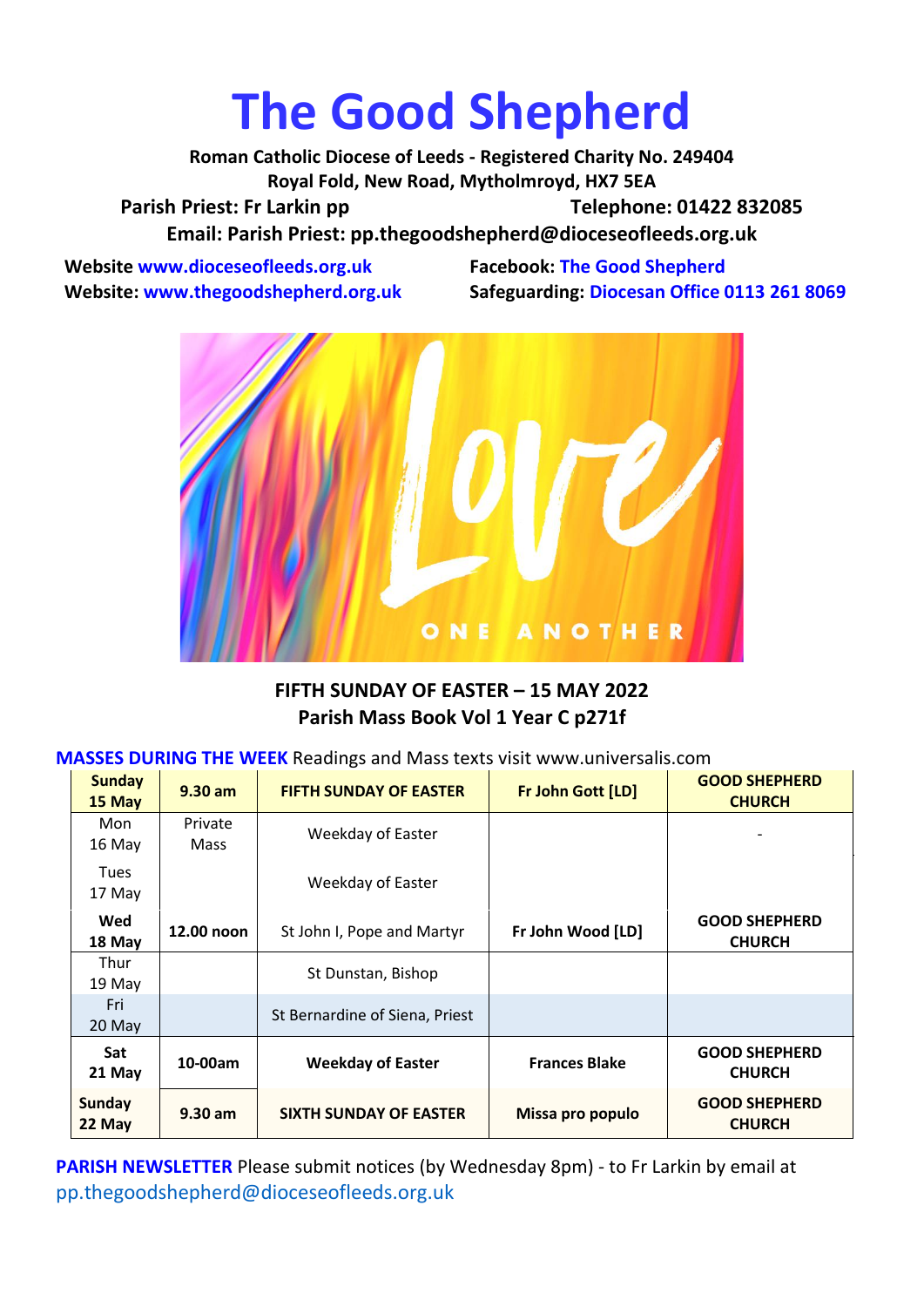**MONTH OF MAY** is dedicated to Our Lady, the Mother of the Risen Lord. Let us take the opportunity of this month to pray more fervently to Our Lady for peace in Ukraine, in the world, and most specially in our own hearts and families.

**PRAYER INTENTION OF POPE FRANCIS FOR MAY 2022** Faith-Filled Young People: We pray for all young people, called to live life to the fullest; may they see in Mary's life the way to listen, the depth of discernment, the courage that faith generates, and the dedication to service.

**SR MILDRED MCNAMARA RIP** I would like to inform you that Sr Mildred McNamara, Sister of Mercy, died in Lima, Peru on Friday, 29 April 2022 and was buried in Campo Fe Cemetery, Lima on Saturday, 30 April. May she rest in Peace.

Sr Millie had been ill for some time and for the last four years had been cared for by the Missionary Sisters of the Sacred Heart of Jesus in their convent and by the devoted Rojas family who had been at Sr Millie's side day and night all this time.

Sr Millie first went out to Peru in 1969 at the very beginnings of the Leeds Diocesan mission along with three other sisters Srs Mercy, Carmela and Assumpta. Sr Millie worked at establishing health centres in the poorest areas of Lima and setting up 'comedores' or kitchens to help feed the poor. She lived in the shanty areas of the city herself and was known by everyone in the barrio. She will be missed by many, many people and her memory will be kept alive for many years to come, no doubt.

A month's mind mass is being arranged in Lima for 06 June – which would have been Sr Millie's 71 anniversary of her first profession of vows.

## **SACRAMENTAL PREPARATION**

**First Holy Communion** in our parish on Corpus Christi at 9.30am Contact; Jowoodhead1@gmail.com or mobile 07725 854932

**THE MARK 10 MISSION TEAM** two new liturgies ready for you to enjoy and share. In the Gospel for this coming Sunday, Jesus gives his followers a new commandment. He says **'Love one another; just as I have loved you, you also must love one another.'** In both our liturgies, we explain to children how Jesus calls us to love and that it is by this love that people will recognise us as Christians. Follow the links below to find the videos We have created 'Little Liturgies' for children in EYFS, KS1 and Children's Liturgy at church. Click <https://www.themark10mission.co.uk/little-liturgies> Click on <https://www.themark10mission.co.uk/new-202122-episodes> Please visit **THE MARK 10 MISSION** YouTube channel – like, share and subscribe.

**CHILDREN AND YOUNG PEOPLE AT THE GOOD SHEPHERD** See you next on the **05 June**, 10.30-12pm. We are going to be planning a fundraising, creative, exciting event with the children and young people - Maggie and Emma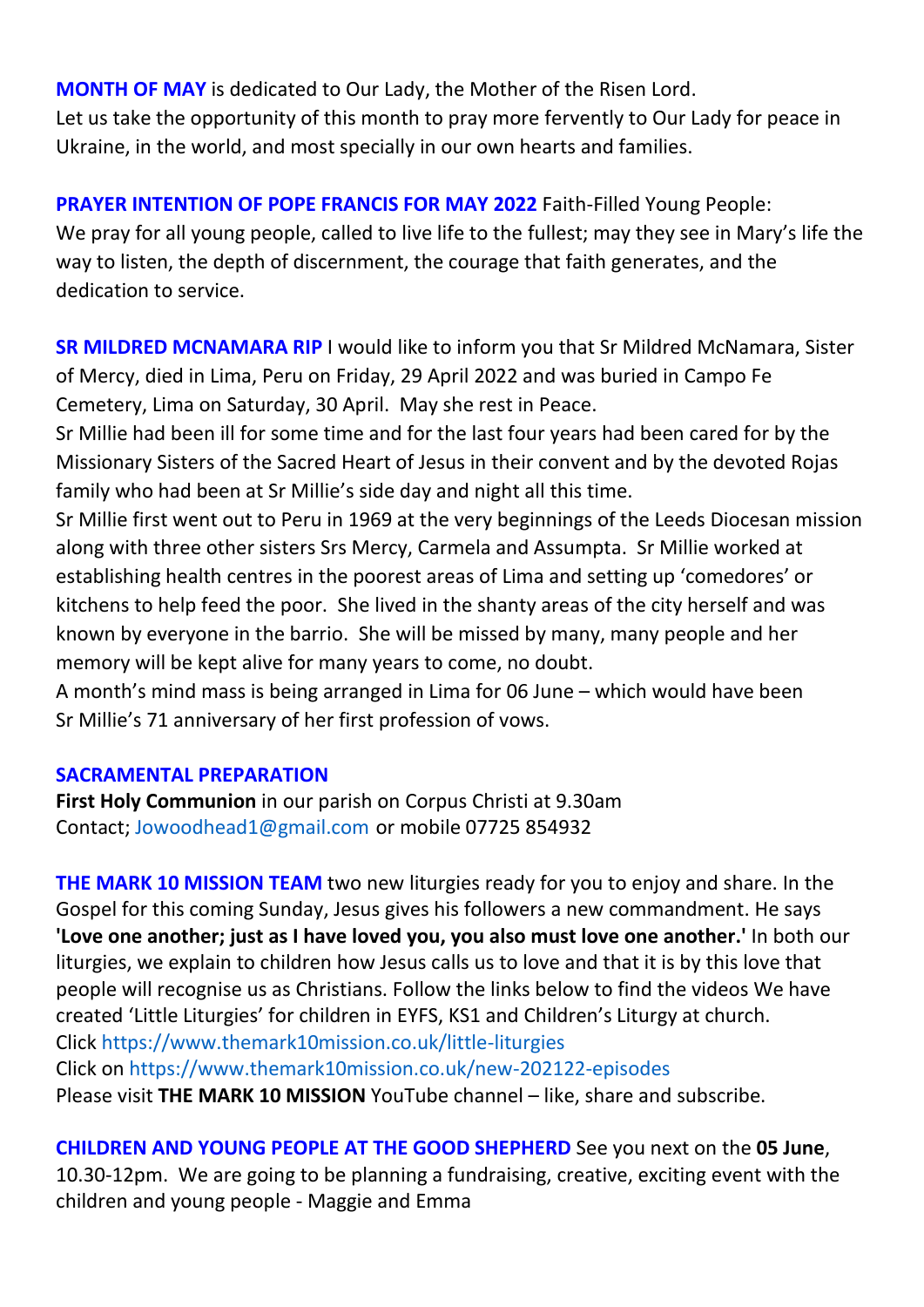**A HUGE THANK YOU** to all who supported Jo Woodhead on CAFOD'S Walk against Hunger during Lent, Jo managed to walk just over 600km in the 40 days and thanks to your generosity raised **£450** for this amazing charity.

**EASTER AT HORSEHOLD** A big thank you to all those who helped raise the Cross on Palm Sunday and to Barry who organised it. It now stands out over the Calder valley. The Cross will be taken down on **Sunday 22 May at 3-00pm**

**THE CATHOLIC NETWORK** your free eNews and website visit www.catholicnetwork.co.uk

**LIFE** Pregnant? Need to talk? Call freephone: 0808 802 5433.

**HALIFAX FOOD BANK** is still providing food to 200 people each week, please help if you can.

**FLOWER ROTA** Next two months: 15 May Anne & Michael Plunkett, 22 May Patricia & Paul Newman, 29 May Dorothy Burns, 05 June Janet Almond, 12 June Maureen & Frank Flynn, 19 June Jean & David Marsh, 26 June Liz Bavidge.

**SYNODAL PROCESS** Following the completion of the first phase of listening in the parishes of our diocese as part of the synodal process and the publication of the synodal report, we are now embarking on the second phase of our own diocesan synodal process. This will be an opportunity for us to begin to discern the pastoral priorities for our parish and our diocese as we move forward from the pandemic. Our parish meeting will take place once I have been contacted by the organisers from the diocese.

In this second phase, people will be asked to consider three questions:

*The parish is the presence of the Church in a given territory, an environment for hearing God's word, for growth in the Christian life, for dialogue, proclamation, charitable outreach, worship and celebration. In all its activities the parish encourages and trains its members to be evangelizers.* (Evangelii Gaudium 28)

- 1. What, within our current practice as a parish and diocese, helps to fulfil this vision?
- 2. What would our parish and diocese look like if this vision was being fully lived?
- 3. What practical steps can we take to move towards that fully lived reality?

If you are unable to attend or if you would rather engage with the process online, you can complete an online questionnaire at [https://www.dioceseofleeds.org.uk/parish-to](https://www.dioceseofleeds.org.uk/parish-to-mission/online-survey/)[mission/online-survey/.](https://www.dioceseofleeds.org.uk/parish-to-mission/online-survey/) The online survey will be available from early next week.

**WELCOMING UKRAINIAN REFUGEE FAMILIES** As an acknowledged Principal Sponsor by the Home Office, Catholic Care have the expertise to support the Welcome of Ukranian Refugees and are working hard to do so. Please keep up to date through the website [www.catholic-care.org.uk](http://www.catholic-care.org.uk/) . If you are interested in welcoming refugees, contact [sue.parsons@catholic-care.org.uk](mailto:sue.parsons@catholic-care.org.uk) to register you interest and for further information.